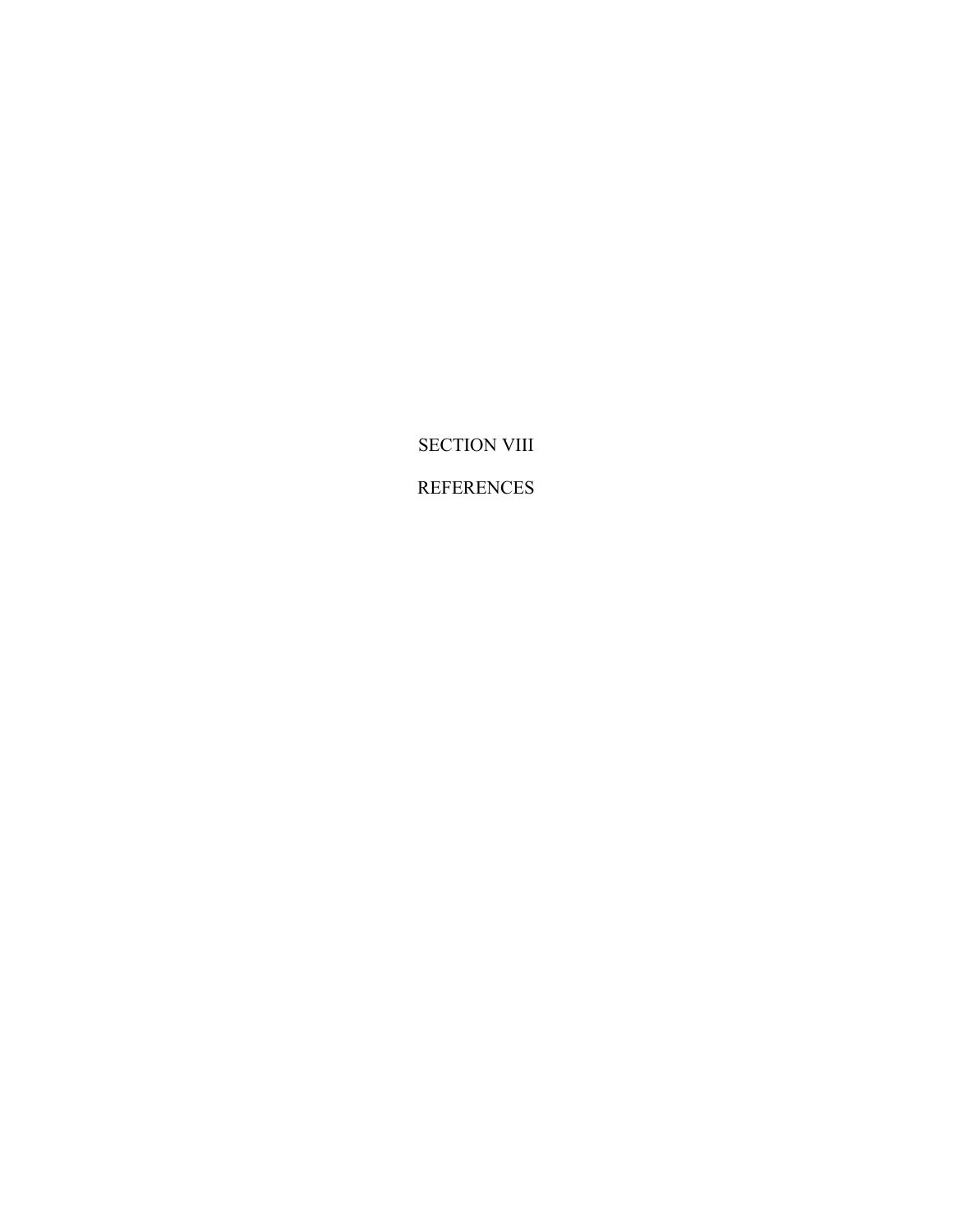## SECTION VIII

## REFERENCES

Acid Mine Water, a Bibliography - Office of Water Research and Technology, 1975.

Acid Mine Drainage, a Published Search - National Technical Information Service of the U. S.

Department of Commerce, Period of 1964 to September, 1978.

Factors Controlling Sludge Density During Acid Mine Drainage Neutralization - K. Svanks, 1973.

Disposal of Chemical Sludges and Brines - Robert B. Dean, 1970.

Limestone and Lime Neutralization of Ferrous Iron Acid Mine Drainage - U.S. E.P.A., 1977.

Combination Limestone - Lime Neutralization of Ferrous Iron Mine Drainage - U.S. E.P.A., 1978

Combination Limestone - Lime Treatment of Acid Mine Drainage, Wilmoth, Scott and Hill, Fourth Symposium on Coal Mine Drainage Research, Pittsburgh, Pennsylvania - 1972.

Water Supply and Sewerage - Steel McGraw-Hill Wastewater Treatment Plant Design - Joint Committee of the American Society of Civil Engineers and the Water Pollution Control Federation, 1977.

Wastewater Systems Engineering - Homer W. Parker, 1975.

Wastewater Engineering - Metcalf & Eddy, Inc., 1972.